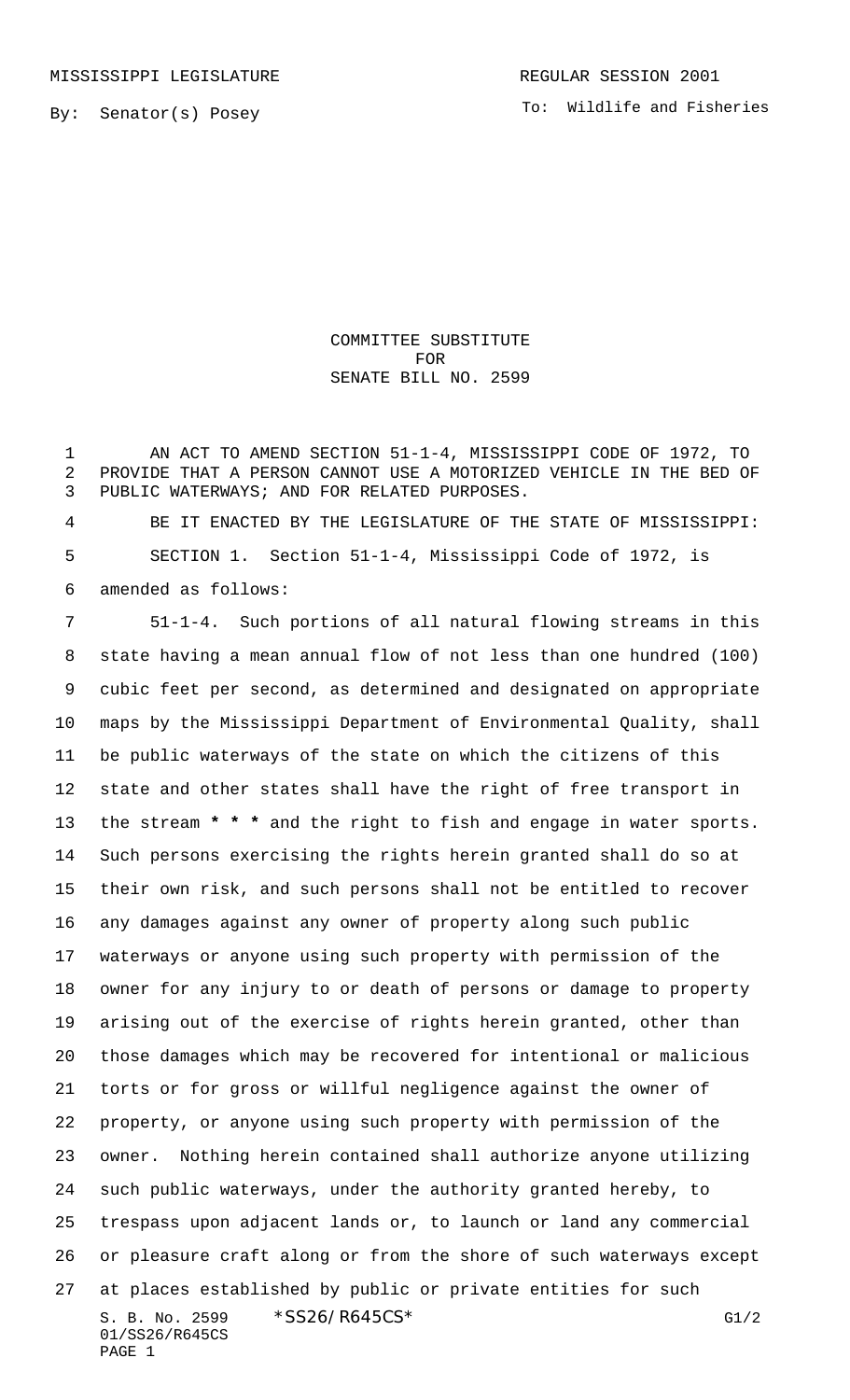purposes. Nothing herein contained shall authorize any person utilizing said public waterways, under the authority granted hereby, to disturb the banks or beds of such waterways or the discharge of any object or substance into such waters or upon or across any lands adjacent thereto or to hunt or fish or go on or across any adjacent lands under floodwaters beyond the natural banks of the bed of the public waterway. Floodwater which has overflowed the banks of a public waterway is not a part of the public waterway.

 The right of the public to use public waterways does not include the use of motorized vehicles on the beds of the stream without the written permission of the landowner. Any person who uses a motorized vehicle on the bed of a stream without the written permission of the landowner is guilty of a Class II violation and upon conviction may be punished as provided in Section 49-7-143.

 Nothing herein contained shall be construed to prohibit the construction of dams and reservoirs by the State of Mississippi or any of its agencies or political subdivisions, or riparian owners, in the manner now or hereafter authorized by law, or in any way to affect the rights of riparian landowners along such waterways except as specifically provided hereinabove or to amend or repeal any law relating to pollution or water conservation, or to affect in any manner the title to the banks and beds of any such stream or the title to any minerals thereunder, or to restrict the mining or extraction of such minerals or the right of ingress and egress thereto.

S. B. No. 2599 \* SS26/R645CS\* 01/SS26/R645CS The provisions of this section limiting the liability of owners of property along public waterways and persons using such property with permission of the owners shall not be construed to limit any rights of claimants for damages under federal statutes or acts applying to navigable streams or waterways or any other civil causes of action subject to admiralty or maritime

PAGE 2